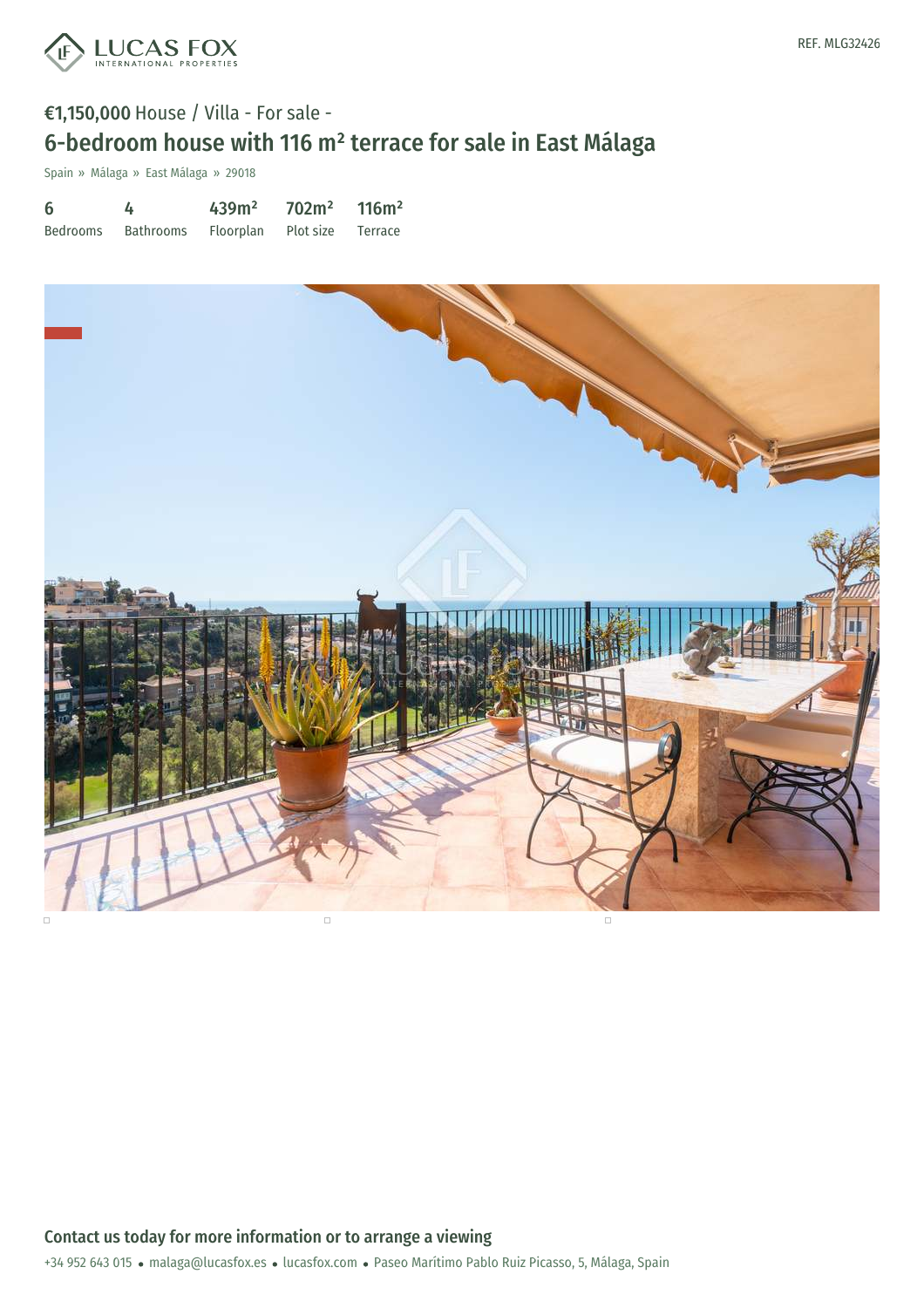

### €1,150,000 House / Villa - For sale - 6-bedroom house with 116 m² terrace for sale in East Málaga

Spain » Málaga » East Málaga » 29018

| -6       | 4         | 439m <sup>2</sup> | 702m <sup>2</sup> | 116m <sup>2</sup> |
|----------|-----------|-------------------|-------------------|-------------------|
| Bedrooms | Bathrooms | Floorplan         | Plot size Terrace |                   |

#### **OVERVIEW**

Property with a sunny south-easterly aspect, next to the Candado Golf Club and sports club with its tennis and padel courts, basketball, swimming pool and marina, it is a great opportunity to belong to this exclusive area of Malaga.

The property is arranged over 3 levels, the first two floors are the main house and the third, next to the garden and pool, is a separate home.

At street level we have the main entrance to a terrace with the automated entrance to the large garage and storage room, with two entrances, one to the main house and the other to the separate home.

On the main floor we have a spacious living room with a fireplace and a toilet, along with a fully equipped kitchen, we must highlight the large windows that provide great light, in addition to having direct access from both locations to a large terrace, it is designed to optimise the incredible views of the sea and the golf course offered by this property.

Going down to the next floor, we have 4 bedrooms and two bathrooms, one of them en-suite and a dressing room, all with direct access to a large front terrace from which you can also enjoy the beautiful views that characterize this house.

From this terrace we have access to the separate home on the lower floor.

It is at the same level as the garden and pool. It benefits from a covered terrace and a large window in the living room, from which we can enjoy the extraordinary location. It has two bedrooms and two bathrooms.

The property is e[quipped](mailto:malaga@lucasfox.es) with solar p[anels](https://www.lucasfox.com) that help to drastically reduce electricity consumption, as well as heating, a fireplace and double glazing.

[lucasfox.com/go/mlg32426](https://www.lucasfox.com/go/mlg32426)

 $\Box$ 

Mountain views, Sea views, Garden, Swimming pool, Terrace, Private garage, Marble flooring, Natural light, Parking, Air conditioning, Alarm, Built-in wardrobes, Double glazing, Equipped Kitchen, Exterior, Heating, Pet-friendly, Security, Solar panels, Storage room, Views